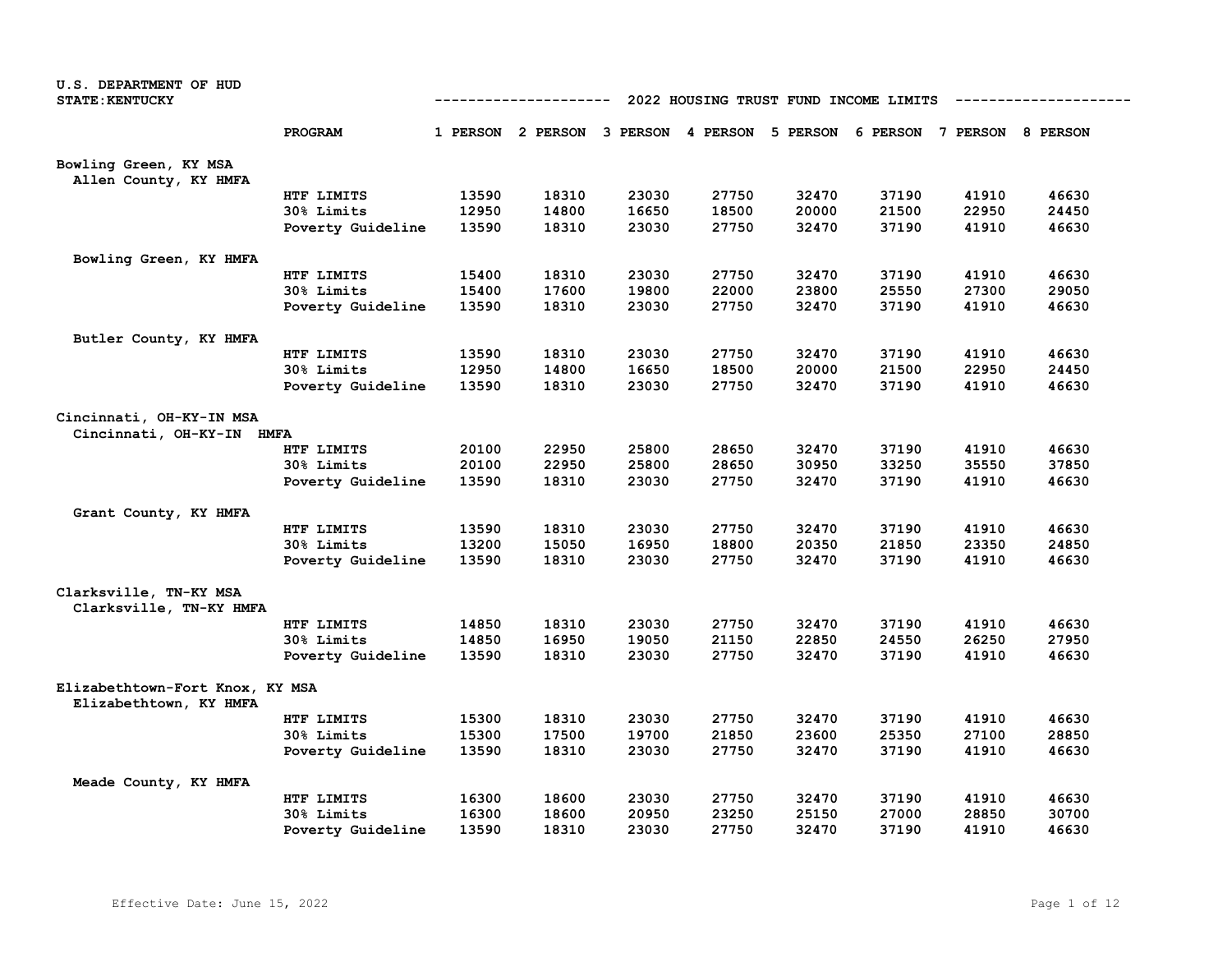| U.S. DEPARTMENT OF HUD                 |                                                      |                |                |                |                |                |                                                                         |                |                |  |
|----------------------------------------|------------------------------------------------------|----------------|----------------|----------------|----------------|----------------|-------------------------------------------------------------------------|----------------|----------------|--|
| <b>STATE: KENTUCKY</b>                 | 2022 HOUSING TRUST FUND INCOME LIMITS<br>----------- |                |                |                |                |                |                                                                         |                |                |  |
|                                        |                                                      |                |                |                |                |                |                                                                         |                |                |  |
|                                        | PROGRAM                                              |                |                |                |                |                | 1 PERSON 2 PERSON 3 PERSON 4 PERSON 5 PERSON 6 PERSON 7 PERSON 8 PERSON |                |                |  |
| Evansville, IN-KY MSA                  |                                                      |                |                |                |                |                |                                                                         |                |                |  |
|                                        | HTF LIMITS                                           | 17600          | 20100          | 23030          | 27750          | 32470          | 37190                                                                   | 41910          | 46630          |  |
|                                        | 30% Limits                                           | 17600          | 20100          | 22600          | 25100          | 27150          | 29150                                                                   | 31150          | 33150          |  |
|                                        | Poverty Guideline                                    | 13590          | 18310          | 23030          | 27750          | 32470          | 37190                                                                   | 41910          | 46630          |  |
| Huntington-Ashland, WV-KY-OH MSA       |                                                      |                |                |                |                |                |                                                                         |                |                |  |
| Carter County, KY HMFA                 |                                                      |                |                |                |                |                |                                                                         |                |                |  |
|                                        | HTF LIMITS                                           | 13590<br>12750 | 18310<br>14600 | 23030          | 27750          | 32470          | 37190<br>21150                                                          | 41910<br>22600 | 46630          |  |
|                                        | 30% Limits                                           | 13590          | 18310          | 16400<br>23030 | 18200<br>27750 | 19700<br>32470 | 37190                                                                   | 41910          | 24050<br>46630 |  |
|                                        | Poverty Guideline                                    |                |                |                |                |                |                                                                         |                |                |  |
| Huntington-Ashland, WV-KY-OH HMFA      |                                                      |                |                |                |                |                |                                                                         |                |                |  |
|                                        | HTF LIMITS                                           | 13750          | 18310          | 23030          | 27750          | 32470          | 37190                                                                   | 41910          | 46630          |  |
|                                        | <b>30% Limits</b>                                    | 13750          | 15700          | 17650          | 19600          | 21200          | 22750                                                                   | 24350          | 25900          |  |
|                                        | Poverty Guideline                                    | 13590          | 18310          | 23030          | 27750          | 32470          | 37190                                                                   | 41910          | 46630          |  |
| Lexington-Fayette, KY MSA              |                                                      |                |                |                |                |                |                                                                         |                |                |  |
|                                        | HTF LIMITS                                           | 17750          | 20250          | 23030          | 27750          | 32470          | 37190                                                                   | 41910          | 46630          |  |
|                                        | 30% Limits                                           | 17750          | 20250          | 22800          | 25300          | 27350          | 29350                                                                   | 31400          | 33400          |  |
|                                        | Poverty Guideline                                    | 13590          | 18310          | 23030          | 27750          | 32470          | 37190                                                                   | 41910          | 46630          |  |
| Louisville/Jefferson County, KY-IN MSA |                                                      |                |                |                |                |                |                                                                         |                |                |  |
| Louisville, KY-IN HMFA                 |                                                      |                |                |                |                |                |                                                                         |                |                |  |
|                                        | HTF LIMITS                                           | 17800          | 20350          | 23030          | 27750          | 32470          | 37190                                                                   | 41910          | 46630          |  |
|                                        | 30% Limits                                           | 17800          | 20350          | 22900          | 25400          | 27450          | 29500                                                                   | 31500          | 33550          |  |
|                                        | Poverty Guideline                                    | 13590          | 18310          | 23030          | 27750          | 32470          | 37190                                                                   | 41910          | 46630          |  |
| Shelby County, KY HMFA                 |                                                      |                |                |                |                |                |                                                                         |                |                |  |
|                                        | HTF LIMITS                                           | 18450          | 21050          | 23700          | 27750          | 32470          | 37190                                                                   | 41910          | 46630          |  |
|                                        | 30% Limits                                           | 18450          | 21050          | 23700          | 26300          | 28450          | 30550                                                                   | 32650          | 34750          |  |
|                                        | Poverty Guideline                                    | 13590          | 18310          | 23030          | 27750          | 32470          | 37190                                                                   | 41910          | 46630          |  |
|                                        |                                                      |                |                |                |                |                |                                                                         |                |                |  |
| Owensboro, KY MSA                      |                                                      | 15150          | 18310          | 23030          | 27750          |                |                                                                         | 41910          | 46630          |  |
|                                        | HTF LIMITS<br>30% Limits                             | 15150          | 17300          | 19450          | 21600          | 32470<br>23350 | 37190<br>25100                                                          | 26800          | 28550          |  |
|                                        |                                                      | 13590          | 18310          | 23030          | 27750          | 32470          | 37190                                                                   | 41910          | 46630          |  |
|                                        | Poverty Guideline                                    |                |                |                |                |                |                                                                         |                |                |  |
| Adair County, KY                       |                                                      |                |                |                |                |                |                                                                         |                |                |  |
|                                        | HTF LIMITS                                           | 13590          | 18310          | 23030          | 27750          | 32470          | 37190                                                                   | 41910          | 46630          |  |
|                                        | <b>30% Limits</b>                                    | 12750          | 14600          | 16400          | 18200          | 19700          | 21150                                                                   | 22600          | 24050          |  |
|                                        | Poverty Guideline                                    | 13590          | 18310          | 23030          | 27750          | 32470          | 37190                                                                   | 41910          | 46630          |  |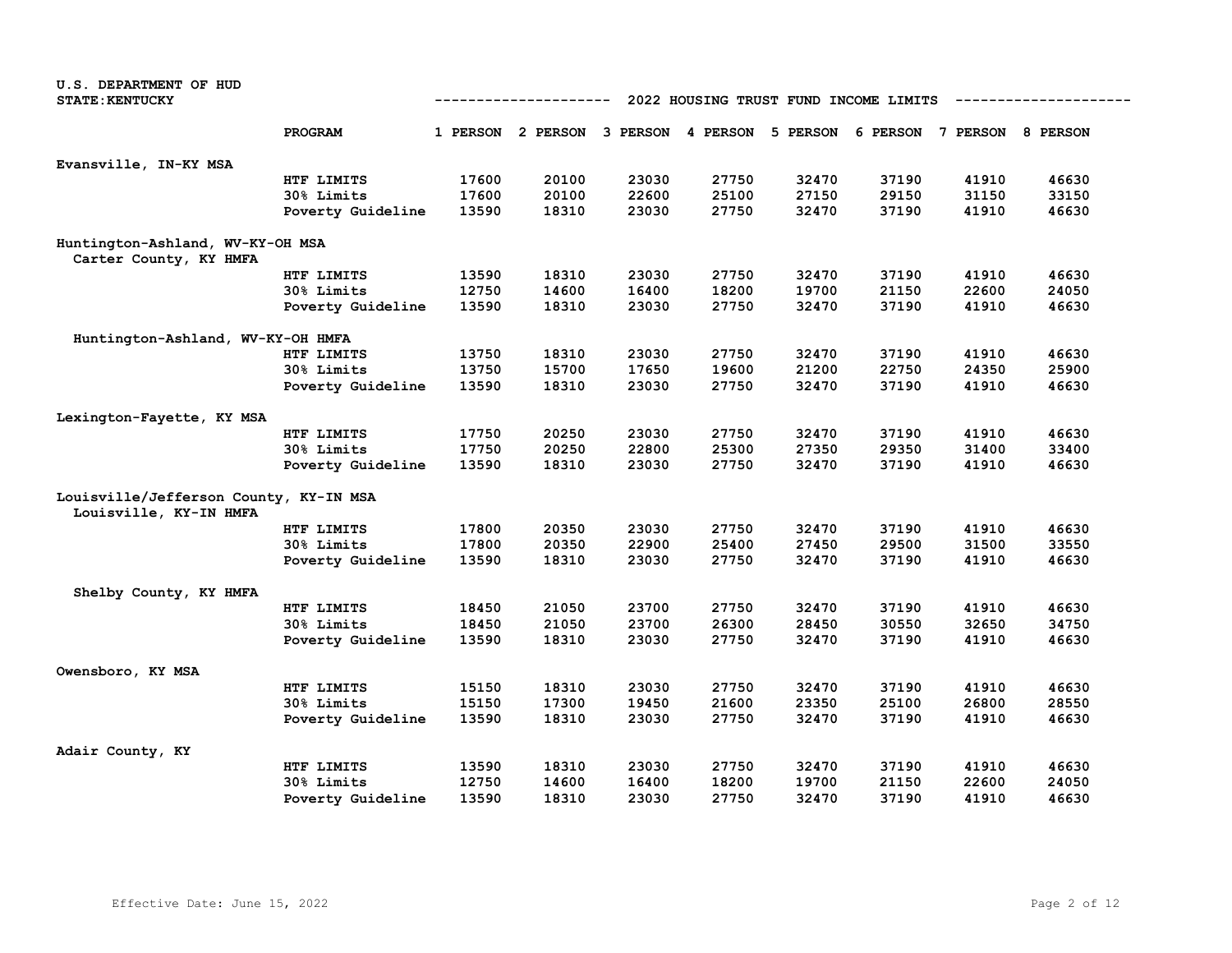| U.S. DEPARTMENT OF HUD<br><b>STATE: KENTUCKY</b> |                   |       | ----------                                                              |       |       |       | 2022 HOUSING TRUST FUND INCOME LIMITS |       |       |
|--------------------------------------------------|-------------------|-------|-------------------------------------------------------------------------|-------|-------|-------|---------------------------------------|-------|-------|
|                                                  | PROGRAM           |       | 1 PERSON 2 PERSON 3 PERSON 4 PERSON 5 PERSON 6 PERSON 7 PERSON 8 PERSON |       |       |       |                                       |       |       |
| Anderson County, KY                              |                   |       |                                                                         |       |       |       |                                       |       |       |
|                                                  | HTF LIMITS        | 15800 | 18310                                                                   | 23030 | 27750 | 32470 | 37190                                 | 41910 | 46630 |
|                                                  | 30% Limits        | 15800 | 18050                                                                   | 20300 | 22550 | 24400 | 26200                                 | 28000 | 29800 |
|                                                  | Poverty Guideline | 13590 | 18310                                                                   | 23030 | 27750 | 32470 | 37190                                 | 41910 | 46630 |
| Ballard County, KY                               |                   |       |                                                                         |       |       |       |                                       |       |       |
|                                                  | HTF LIMITS        | 13590 | 18310                                                                   | 23030 | 27750 | 32470 | 37190                                 | 41910 | 46630 |
|                                                  | 30% Limits        | 13300 | 15200                                                                   | 17100 | 19000 | 20550 | 22050                                 | 23600 | 25100 |
|                                                  | Poverty Guideline | 13590 | 18310                                                                   | 23030 | 27750 | 32470 | 37190                                 | 41910 | 46630 |
| Barren County, KY                                |                   |       |                                                                         |       |       |       |                                       |       |       |
|                                                  | HTF LIMITS        | 13590 | 18310                                                                   | 23030 | 27750 | 32470 | 37190                                 | 41910 | 46630 |
|                                                  | 30% Limits        | 12750 | 14600                                                                   | 16400 | 18200 | 19700 | 21150                                 | 22600 | 24050 |
|                                                  | Poverty Guideline | 13590 | 18310                                                                   | 23030 | 27750 | 32470 | 37190                                 | 41910 | 46630 |
| Bath County, KY                                  |                   |       |                                                                         |       |       |       |                                       |       |       |
|                                                  | HTF LIMITS        | 13590 | 18310                                                                   | 23030 | 27750 | 32470 | 37190                                 | 41910 | 46630 |
|                                                  | 30% Limits        | 12750 | 14600                                                                   | 16400 | 18200 | 19700 | 21150                                 | 22600 | 24050 |
|                                                  | Poverty Guideline | 13590 | 18310                                                                   | 23030 | 27750 | 32470 | 37190                                 | 41910 | 46630 |
| Bell County, KY                                  |                   |       |                                                                         |       |       |       |                                       |       |       |
|                                                  | HTF LIMITS        | 13590 | 18310                                                                   | 23030 | 27750 | 32470 | 37190                                 | 41910 | 46630 |
|                                                  | 30% Limits        | 12750 | 14600                                                                   | 16400 | 18200 | 19700 | 21150                                 | 22600 | 24050 |
|                                                  | Poverty Guideline | 13590 | 18310                                                                   | 23030 | 27750 | 32470 | 37190                                 | 41910 | 46630 |
| Boyle County, KY                                 |                   |       |                                                                         |       |       |       |                                       |       |       |
|                                                  | HTF LIMITS        | 13590 | 18310                                                                   | 23030 | 27750 | 32470 | 37190                                 | 41910 | 46630 |
|                                                  | 30% Limits        | 13400 | 15300                                                                   | 17200 | 19100 | 20650 | 22200                                 | 23700 | 25250 |
|                                                  | Poverty Guideline | 13590 | 18310                                                                   | 23030 | 27750 | 32470 | 37190                                 | 41910 | 46630 |
| Breathitt County, KY                             |                   |       |                                                                         |       |       |       |                                       |       |       |
|                                                  | HTF LIMITS        | 13590 | 18310                                                                   | 23030 | 27750 | 32470 | 37190                                 | 41910 | 46630 |
|                                                  | 30% Limits        | 12750 | 14600                                                                   | 16400 | 18200 | 19700 | 21150                                 | 22600 | 24050 |
|                                                  | Poverty Guideline | 13590 | 18310                                                                   | 23030 | 27750 | 32470 | 37190                                 | 41910 | 46630 |
| Breckinridge County, KY                          |                   |       |                                                                         |       |       |       |                                       |       |       |
|                                                  | HTF LIMITS        | 14700 | 18310                                                                   | 23030 | 27750 | 32470 | 37190                                 | 41910 | 46630 |
|                                                  | 30% Limits        | 14700 | 16800                                                                   | 18900 | 21000 | 22700 | 24400                                 | 26050 | 27750 |
|                                                  | Poverty Guideline | 13590 | 18310                                                                   | 23030 | 27750 | 32470 | 37190                                 | 41910 | 46630 |
| Caldwell County, KY                              |                   |       |                                                                         |       |       |       |                                       |       |       |
|                                                  | HTF LIMITS        | 14000 | 18310                                                                   | 23030 | 27750 | 32470 | 37190                                 | 41910 | 46630 |
|                                                  | 30% Limits        | 14000 | 16000                                                                   | 18000 | 19950 | 21550 | 23150                                 | 24750 | 26350 |
|                                                  | Poverty Guideline | 13590 | 18310                                                                   | 23030 | 27750 | 32470 | 37190                                 | 41910 | 46630 |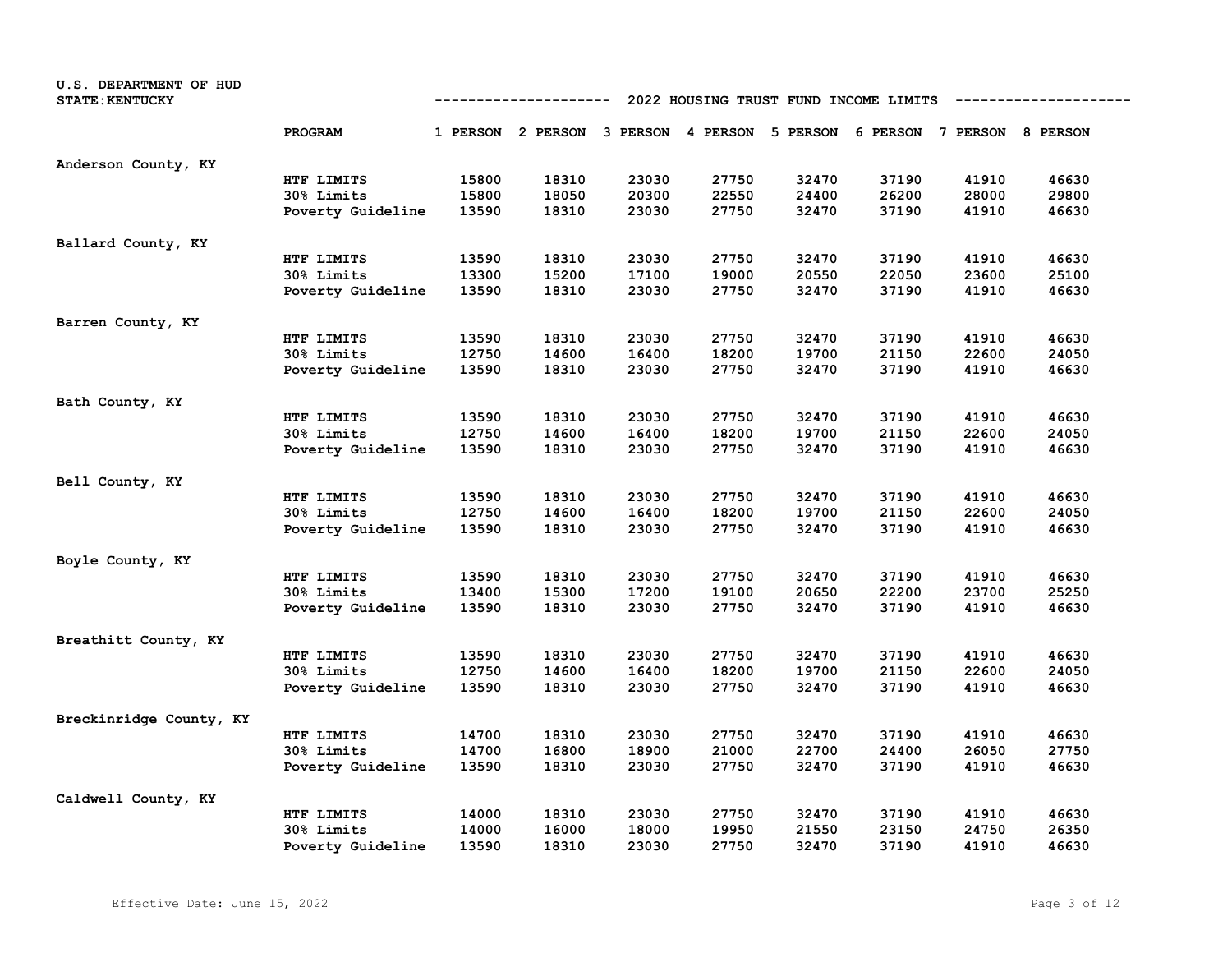| U.S. DEPARTMENT OF HUD<br><b>STATE: KENTUCKY</b> | 2022 HOUSING TRUST FUND INCOME LIMITS<br>---------- |       |                                                                         |       |       |       |       |       |       |
|--------------------------------------------------|-----------------------------------------------------|-------|-------------------------------------------------------------------------|-------|-------|-------|-------|-------|-------|
|                                                  | PROGRAM                                             |       | 1 PERSON 2 PERSON 3 PERSON 4 PERSON 5 PERSON 6 PERSON 7 PERSON 8 PERSON |       |       |       |       |       |       |
| Calloway County, KY                              |                                                     |       |                                                                         |       |       |       |       |       |       |
|                                                  | HTF LIMITS                                          | 13650 | 18310                                                                   | 23030 | 27750 | 32470 | 37190 | 41910 | 46630 |
|                                                  | 30% Limits                                          | 13650 | 15600                                                                   | 17550 | 19500 | 21100 | 22650 | 24200 | 25750 |
|                                                  | Poverty Guideline                                   | 13590 | 18310                                                                   | 23030 | 27750 | 32470 | 37190 | 41910 | 46630 |
| Carlisle County, KY                              |                                                     |       |                                                                         |       |       |       |       |       |       |
|                                                  | HTF LIMITS                                          | 13590 | 18310                                                                   | 23030 | 27750 | 32470 | 37190 | 41910 | 46630 |
|                                                  | 30% Limits                                          | 13400 | 15300                                                                   | 17200 | 19100 | 20650 | 22200 | 23700 | 25250 |
|                                                  | Poverty Guideline                                   | 13590 | 18310                                                                   | 23030 | 27750 | 32470 | 37190 | 41910 | 46630 |
| Carroll County, KY                               |                                                     |       |                                                                         |       |       |       |       |       |       |
|                                                  | HTF LIMITS                                          | 13590 | 18310                                                                   | 23030 | 27750 | 32470 | 37190 | 41910 | 46630 |
|                                                  | 30% Limits                                          | 12750 | 14600                                                                   | 16400 | 18200 | 19700 | 21150 | 22600 | 24050 |
|                                                  | Poverty Guideline                                   | 13590 | 18310                                                                   | 23030 | 27750 | 32470 | 37190 | 41910 | 46630 |
| Casey County, KY                                 |                                                     |       |                                                                         |       |       |       |       |       |       |
|                                                  | HTF LIMITS                                          | 13590 | 18310                                                                   | 23030 | 27750 | 32470 | 37190 | 41910 | 46630 |
|                                                  | 30% Limits                                          | 12750 | 14600                                                                   | 16400 | 18200 | 19700 | 21150 | 22600 | 24050 |
|                                                  | Poverty Guideline                                   | 13590 | 18310                                                                   | 23030 | 27750 | 32470 | 37190 | 41910 | 46630 |
| Clay County, KY                                  |                                                     |       |                                                                         |       |       |       |       |       |       |
|                                                  | HTF LIMITS                                          | 13590 | 18310                                                                   | 23030 | 27750 | 32470 | 37190 | 41910 | 46630 |
|                                                  | 30% Limits                                          | 12750 | 14600                                                                   | 16400 | 18200 | 19700 | 21150 | 22600 | 24050 |
|                                                  | Poverty Guideline                                   | 13590 | 18310                                                                   | 23030 | 27750 | 32470 | 37190 | 41910 | 46630 |
| Clinton County, KY                               |                                                     |       |                                                                         |       |       |       |       |       |       |
|                                                  | HTF LIMITS                                          | 13590 | 18310                                                                   | 23030 | 27750 | 32470 | 37190 | 41910 | 46630 |
|                                                  | 30% Limits                                          | 12750 | 14600                                                                   | 16400 | 18200 | 19700 | 21150 | 22600 | 24050 |
|                                                  | Poverty Guideline                                   | 13590 | 18310                                                                   | 23030 | 27750 | 32470 | 37190 | 41910 | 46630 |
| Crittenden County, KY                            |                                                     |       |                                                                         |       |       |       |       |       |       |
|                                                  | HTF LIMITS                                          | 13850 | 18310                                                                   | 23030 | 27750 | 32470 | 37190 | 41910 | 46630 |
|                                                  | 30% Limits                                          | 13850 | 15800                                                                   | 17800 | 19750 | 21350 | 22950 | 24500 | 26100 |
|                                                  | Poverty Guideline                                   | 13590 | 18310                                                                   | 23030 | 27750 | 32470 | 37190 | 41910 | 46630 |
| Cumberland County, KY                            |                                                     |       |                                                                         |       |       |       |       |       |       |
|                                                  | HTF LIMITS                                          | 13590 | 18310                                                                   | 23030 | 27750 | 32470 | 37190 | 41910 | 46630 |
|                                                  | 30% Limits                                          | 12750 | 14600                                                                   | 16400 | 18200 | 19700 | 21150 | 22600 | 24050 |
|                                                  | Poverty Guideline                                   | 13590 | 18310                                                                   | 23030 | 27750 | 32470 | 37190 | 41910 | 46630 |
| Elliott County, KY                               |                                                     |       |                                                                         |       |       |       |       |       |       |
|                                                  | HTF LIMITS                                          | 13590 | 18310                                                                   | 23030 | 27750 | 32470 | 37190 | 41910 | 46630 |
|                                                  | 30% Limits                                          | 12750 | 14600                                                                   | 16400 | 18200 | 19700 | 21150 | 22600 | 24050 |
|                                                  | Poverty Guideline                                   | 13590 | 18310                                                                   | 23030 | 27750 | 32470 | 37190 | 41910 | 46630 |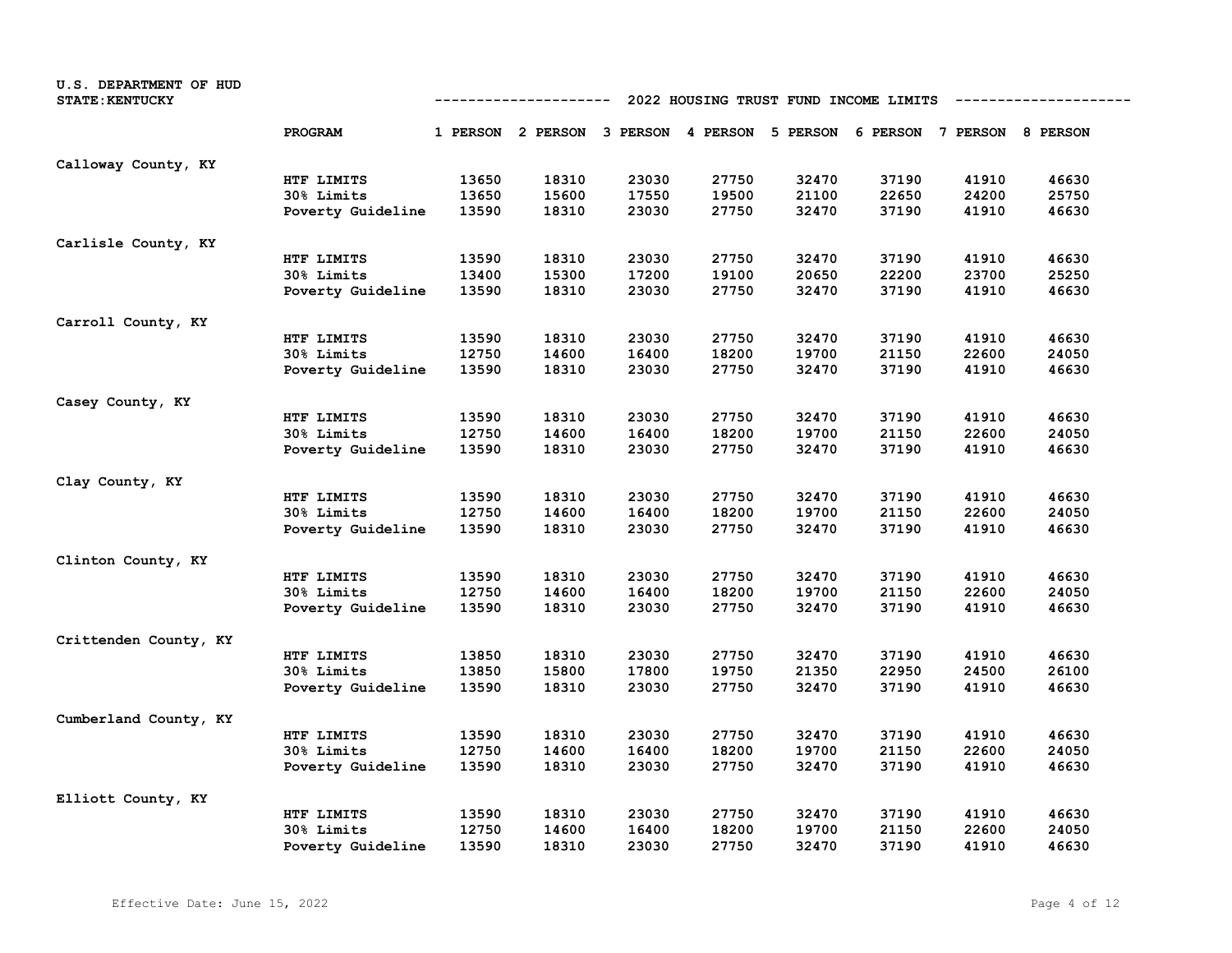| U.S. DEPARTMENT OF HUD<br><b>STATE: KENTUCKY</b> |                   |       | ----------                                                              |       |       |       | 2022 HOUSING TRUST FUND INCOME LIMITS |       |       |
|--------------------------------------------------|-------------------|-------|-------------------------------------------------------------------------|-------|-------|-------|---------------------------------------|-------|-------|
|                                                  | PROGRAM           |       | 1 PERSON 2 PERSON 3 PERSON 4 PERSON 5 PERSON 6 PERSON 7 PERSON 8 PERSON |       |       |       |                                       |       |       |
| Estill County, KY                                |                   |       |                                                                         |       |       |       |                                       |       |       |
|                                                  | HTF LIMITS        | 13590 | 18310                                                                   | 23030 | 27750 | 32470 | 37190                                 | 41910 | 46630 |
|                                                  | 30% Limits        | 12750 | 14600                                                                   | 16400 | 18200 | 19700 | 21150                                 | 22600 | 24050 |
|                                                  | Poverty Guideline | 13590 | 18310                                                                   | 23030 | 27750 | 32470 | 37190                                 | 41910 | 46630 |
| Fleming County, KY                               |                   |       |                                                                         |       |       |       |                                       |       |       |
|                                                  | HTF LIMITS        | 13590 | 18310                                                                   | 23030 | 27750 | 32470 | 37190                                 | 41910 | 46630 |
|                                                  | 30% Limits        | 12750 | 14600                                                                   | 16400 | 18200 | 19700 | 21150                                 | 22600 | 24050 |
|                                                  | Poverty Guideline | 13590 | 18310                                                                   | 23030 | 27750 | 32470 | 37190                                 | 41910 | 46630 |
| Floyd County, KY                                 |                   |       |                                                                         |       |       |       |                                       |       |       |
|                                                  | HTF LIMITS        | 13590 | 18310                                                                   | 23030 | 27750 | 32470 | 37190                                 | 41910 | 46630 |
|                                                  | 30% Limits        | 12750 | 14600                                                                   | 16400 | 18200 | 19700 | 21150                                 | 22600 | 24050 |
|                                                  | Poverty Guideline | 13590 | 18310                                                                   | 23030 | 27750 | 32470 | 37190                                 | 41910 | 46630 |
| Franklin County, KY                              |                   |       |                                                                         |       |       |       |                                       |       |       |
|                                                  | HTF LIMITS        | 16650 | 19000                                                                   | 23030 | 27750 | 32470 | 37190                                 | 41910 | 46630 |
|                                                  | 30% Limits        | 16650 | 19000                                                                   | 21400 | 23750 | 25650 | 27550                                 | 29450 | 31350 |
|                                                  | Poverty Guideline | 13590 | 18310                                                                   | 23030 | 27750 | 32470 | 37190                                 | 41910 | 46630 |
| Fulton County, KY                                |                   |       |                                                                         |       |       |       |                                       |       |       |
|                                                  | HTF LIMITS        | 13590 | 18310                                                                   | 23030 | 27750 | 32470 | 37190                                 | 41910 | 46630 |
|                                                  | 30% Limits        | 12750 | 14600                                                                   | 16400 | 18200 | 19700 | 21150                                 | 22600 | 24050 |
|                                                  | Poverty Guideline | 13590 | 18310                                                                   | 23030 | 27750 | 32470 | 37190                                 | 41910 | 46630 |
| Garrard County, KY                               |                   |       |                                                                         |       |       |       |                                       |       |       |
|                                                  | HTF LIMITS        | 14950 | 18310                                                                   | 23030 | 27750 | 32470 | 37190                                 | 41910 | 46630 |
|                                                  | 30% Limits        | 14950 | 17100                                                                   | 19250 | 21350 | 23100 | 24800                                 | 26500 | 28200 |
|                                                  | Poverty Guideline | 13590 | 18310                                                                   | 23030 | 27750 | 32470 | 37190                                 | 41910 | 46630 |
| Graves County, KY                                |                   |       |                                                                         |       |       |       |                                       |       |       |
|                                                  | HTF LIMITS        | 13900 | 18310                                                                   | 23030 | 27750 | 32470 | 37190                                 | 41910 | 46630 |
|                                                  | 30% Limits        | 13900 | 15850                                                                   | 17850 | 19800 | 21400 | 23000                                 | 24600 | 26150 |
|                                                  | Poverty Guideline | 13590 | 18310                                                                   | 23030 | 27750 | 32470 | 37190                                 | 41910 | 46630 |
| Grayson County, KY                               |                   |       |                                                                         |       |       |       |                                       |       |       |
|                                                  | HTF LIMITS        | 13590 | 18310                                                                   | 23030 | 27750 | 32470 | 37190                                 | 41910 | 46630 |
|                                                  | 30% Limits        | 12750 | 14600                                                                   | 16400 | 18200 | 19700 | 21150                                 | 22600 | 24050 |
|                                                  | Poverty Guideline | 13590 | 18310                                                                   | 23030 | 27750 | 32470 | 37190                                 | 41910 | 46630 |
| Green County, KY                                 |                   |       |                                                                         |       |       |       |                                       |       |       |
|                                                  | HTF LIMITS        | 13590 | 18310                                                                   | 23030 | 27750 | 32470 | 37190                                 | 41910 | 46630 |
|                                                  | 30% Limits        | 12750 | 14600                                                                   | 16400 | 18200 | 19700 | 21150                                 | 22600 | 24050 |
|                                                  | Poverty Guideline | 13590 | 18310                                                                   | 23030 | 27750 | 32470 | 37190                                 | 41910 | 46630 |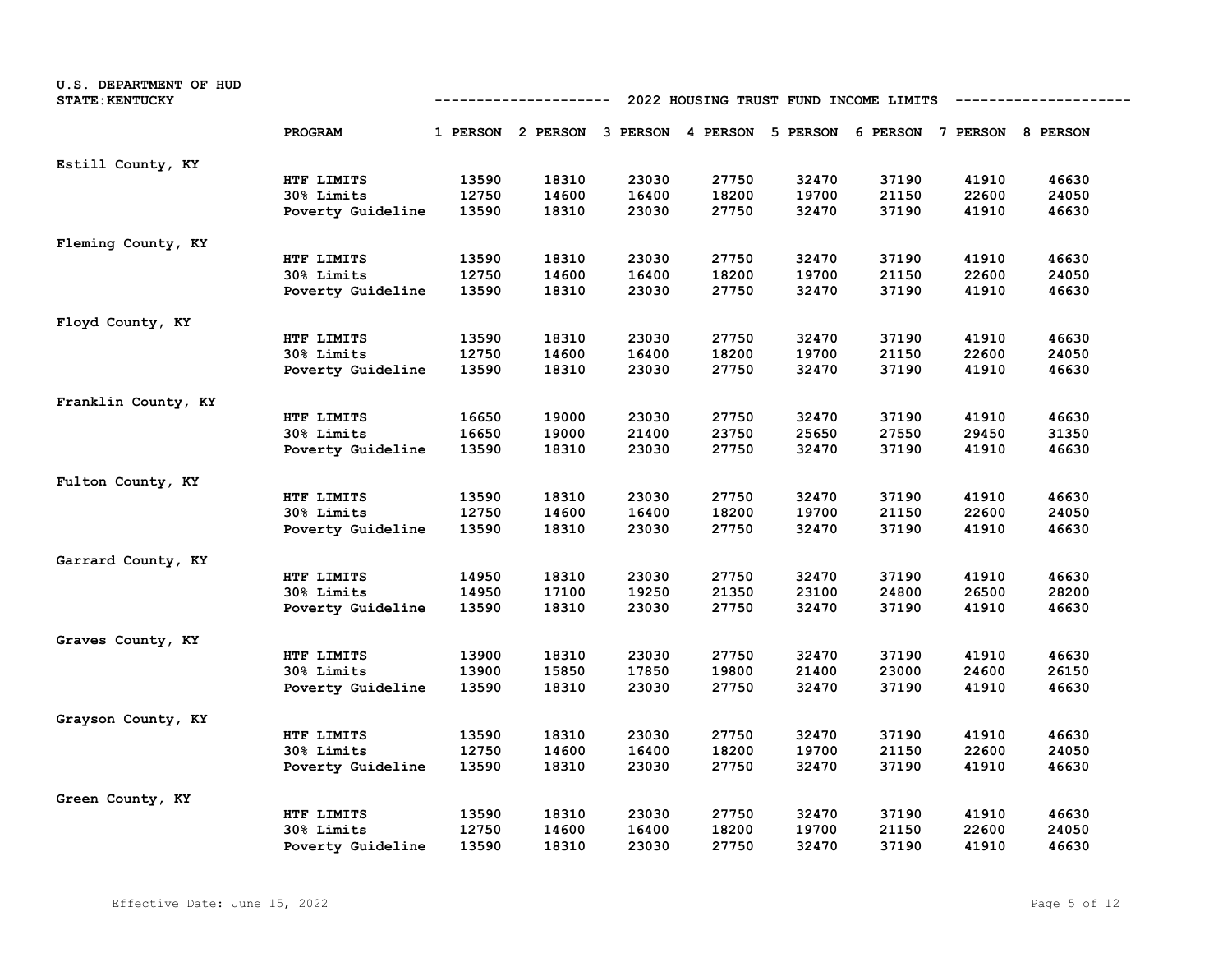| U.S. DEPARTMENT OF HUD<br><b>STATE: KENTUCKY</b> |                   |       | ----------                                                              |       |       |       | 2022 HOUSING TRUST FUND INCOME LIMITS |       |       |
|--------------------------------------------------|-------------------|-------|-------------------------------------------------------------------------|-------|-------|-------|---------------------------------------|-------|-------|
|                                                  | PROGRAM           |       | 1 PERSON 2 PERSON 3 PERSON 4 PERSON 5 PERSON 6 PERSON 7 PERSON 8 PERSON |       |       |       |                                       |       |       |
| Harlan County, KY                                |                   |       |                                                                         |       |       |       |                                       |       |       |
|                                                  | HTF LIMITS        | 13590 | 18310                                                                   | 23030 | 27750 | 32470 | 37190                                 | 41910 | 46630 |
|                                                  | 30% Limits        | 12750 | 14600                                                                   | 16400 | 18200 | 19700 | 21150                                 | 22600 | 24050 |
|                                                  | Poverty Guideline | 13590 | 18310                                                                   | 23030 | 27750 | 32470 | 37190                                 | 41910 | 46630 |
| Harrison County, KY                              |                   |       |                                                                         |       |       |       |                                       |       |       |
|                                                  | HTF LIMITS        | 14900 | 18310                                                                   | 23030 | 27750 | 32470 | 37190                                 | 41910 | 46630 |
|                                                  | 30% Limits        | 14900 | 17000                                                                   | 19150 | 21250 | 22950 | 24650                                 | 26350 | 28050 |
|                                                  | Poverty Guideline | 13590 | 18310                                                                   | 23030 | 27750 | 32470 | 37190                                 | 41910 | 46630 |
| Hart County, KY                                  |                   |       |                                                                         |       |       |       |                                       |       |       |
|                                                  | HTF LIMITS        | 13590 | 18310                                                                   | 23030 | 27750 | 32470 | 37190                                 | 41910 | 46630 |
|                                                  | 30% Limits        | 12750 | 14600                                                                   | 16400 | 18200 | 19700 | 21150                                 | 22600 | 24050 |
|                                                  | Poverty Guideline | 13590 | 18310                                                                   | 23030 | 27750 | 32470 | 37190                                 | 41910 | 46630 |
| Hickman County, KY                               |                   |       |                                                                         |       |       |       |                                       |       |       |
|                                                  | HTF LIMITS        | 13590 | 18310                                                                   | 23030 | 27750 | 32470 | 37190                                 | 41910 | 46630 |
|                                                  | 30% Limits        | 13200 | 15050                                                                   | 16950 | 18800 | 20350 | 21850                                 | 23350 | 24850 |
|                                                  | Poverty Guideline | 13590 | 18310                                                                   | 23030 | 27750 | 32470 | 37190                                 | 41910 | 46630 |
| Hopkins County, KY                               |                   |       |                                                                         |       |       |       |                                       |       |       |
|                                                  | HTF LIMITS        | 13700 | 18310                                                                   | 23030 | 27750 | 32470 | 37190                                 | 41910 | 46630 |
|                                                  | 30% Limits        | 13700 | 15650                                                                   | 17600 | 19550 | 21150 | 22700                                 | 24250 | 25850 |
|                                                  | Poverty Guideline | 13590 | 18310                                                                   | 23030 | 27750 | 32470 | 37190                                 | 41910 | 46630 |
| Jackson County, KY                               |                   |       |                                                                         |       |       |       |                                       |       |       |
|                                                  | HTF LIMITS        | 13590 | 18310                                                                   | 23030 | 27750 | 32470 | 37190                                 | 41910 | 46630 |
|                                                  | 30% Limits        | 12750 | 14600                                                                   | 16400 | 18200 | 19700 | 21150                                 | 22600 | 24050 |
|                                                  | Poverty Guideline | 13590 | 18310                                                                   | 23030 | 27750 | 32470 | 37190                                 | 41910 | 46630 |
| Johnson County, KY                               |                   |       |                                                                         |       |       |       |                                       |       |       |
|                                                  | HTF LIMITS        | 13590 | 18310                                                                   | 23030 | 27750 | 32470 | 37190                                 | 41910 | 46630 |
|                                                  | 30% Limits        | 12750 | 14600                                                                   | 16400 | 18200 | 19700 | 21150                                 | 22600 | 24050 |
|                                                  | Poverty Guideline | 13590 | 18310                                                                   | 23030 | 27750 | 32470 | 37190                                 | 41910 | 46630 |
| Knott County, KY                                 |                   |       |                                                                         |       |       |       |                                       |       |       |
|                                                  | HTF LIMITS        | 13590 | 18310                                                                   | 23030 | 27750 | 32470 | 37190                                 | 41910 | 46630 |
|                                                  | 30% Limits        | 12750 | 14600                                                                   | 16400 | 18200 | 19700 | 21150                                 | 22600 | 24050 |
|                                                  | Poverty Guideline | 13590 | 18310                                                                   | 23030 | 27750 | 32470 | 37190                                 | 41910 | 46630 |
| Knox County, KY                                  |                   |       |                                                                         |       |       |       |                                       |       |       |
|                                                  | HTF LIMITS        | 13590 | 18310                                                                   | 23030 | 27750 | 32470 | 37190                                 | 41910 | 46630 |
|                                                  | 30% Limits        | 12750 | 14600                                                                   | 16400 | 18200 | 19700 | 21150                                 | 22600 | 24050 |
|                                                  | Poverty Guideline | 13590 | 18310                                                                   | 23030 | 27750 | 32470 | 37190                                 | 41910 | 46630 |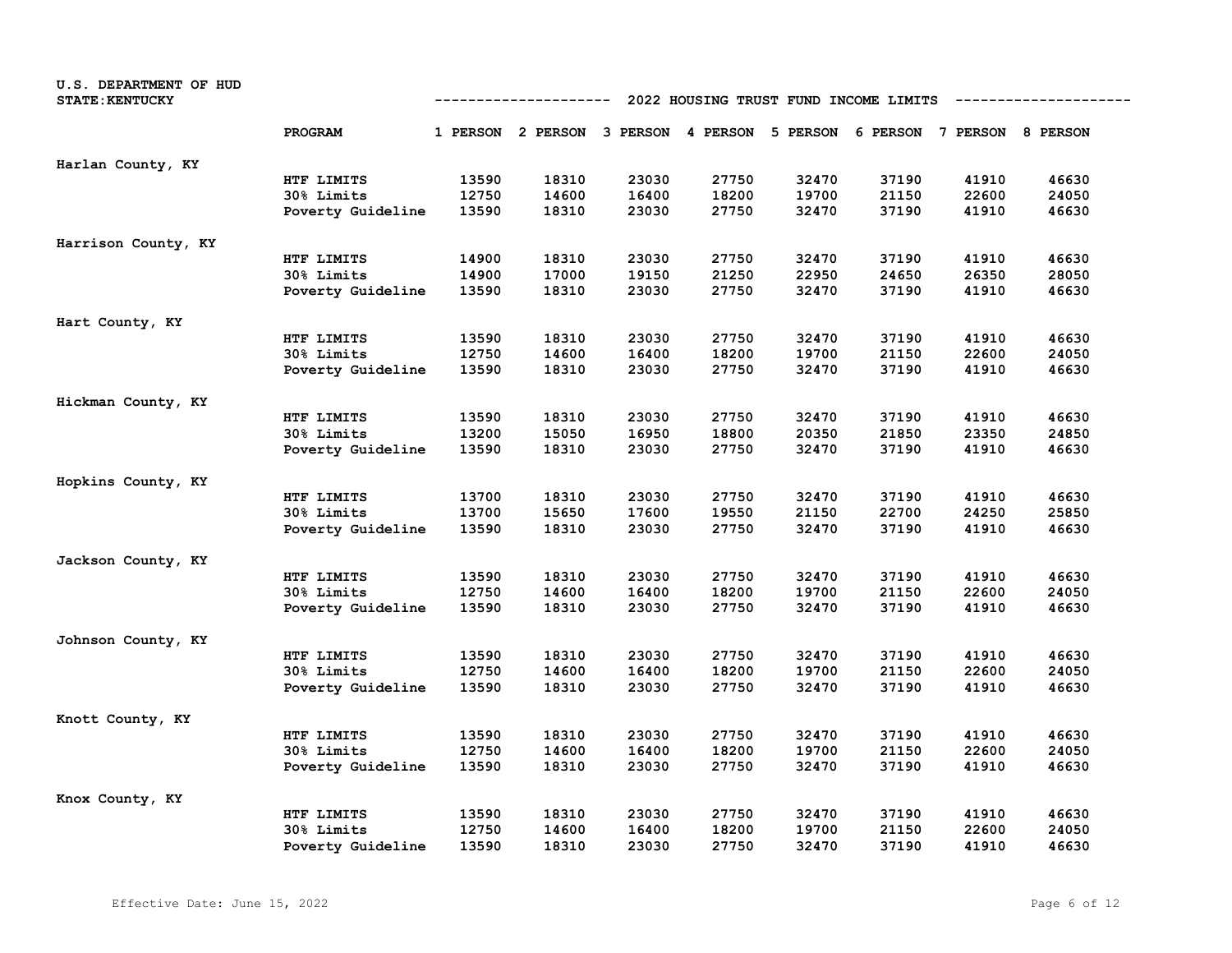| U.S. DEPARTMENT OF HUD<br><b>STATE: KENTUCKY</b> |                   |       | ----------                                                              |       |       | 2022 HOUSING TRUST FUND INCOME LIMITS |       |       |       |
|--------------------------------------------------|-------------------|-------|-------------------------------------------------------------------------|-------|-------|---------------------------------------|-------|-------|-------|
|                                                  | <b>PROGRAM</b>    |       | 1 PERSON 2 PERSON 3 PERSON 4 PERSON 5 PERSON 6 PERSON 7 PERSON 8 PERSON |       |       |                                       |       |       |       |
| Laurel County, KY                                |                   |       |                                                                         |       |       |                                       |       |       |       |
|                                                  | HTF LIMITS        | 13590 | 18310                                                                   | 23030 | 27750 | 32470                                 | 37190 | 41910 | 46630 |
|                                                  | 30% Limits        | 12750 | 14600                                                                   | 16400 | 18200 | 19700                                 | 21150 | 22600 | 24050 |
|                                                  | Poverty Guideline | 13590 | 18310                                                                   | 23030 | 27750 | 32470                                 | 37190 | 41910 | 46630 |
| Lawrence County, KY                              |                   |       |                                                                         |       |       |                                       |       |       |       |
|                                                  | HTF LIMITS        | 13590 | 18310                                                                   | 23030 | 27750 | 32470                                 | 37190 | 41910 | 46630 |
|                                                  | 30% Limits        | 12750 | 14600                                                                   | 16400 | 18200 | 19700                                 | 21150 | 22600 | 24050 |
|                                                  | Poverty Guideline | 13590 | 18310                                                                   | 23030 | 27750 | 32470                                 | 37190 | 41910 | 46630 |
| Lee County, KY                                   |                   |       |                                                                         |       |       |                                       |       |       |       |
|                                                  | HTF LIMITS        | 13590 | 18310                                                                   | 23030 | 27750 | 32470                                 | 37190 | 41910 | 46630 |
|                                                  | 30% Limits        | 12750 | 14600                                                                   | 16400 | 18200 | 19700                                 | 21150 | 22600 | 24050 |
|                                                  | Poverty Guideline | 13590 | 18310                                                                   | 23030 | 27750 | 32470                                 | 37190 | 41910 | 46630 |
| Leslie County, KY                                |                   |       |                                                                         |       |       |                                       |       |       |       |
|                                                  | HTF LIMITS        | 13590 | 18310                                                                   | 23030 | 27750 | 32470                                 | 37190 | 41910 | 46630 |
|                                                  | 30% Limits        | 12750 | 14600                                                                   | 16400 | 18200 | 19700                                 | 21150 | 22600 | 24050 |
|                                                  | Poverty Guideline | 13590 | 18310                                                                   | 23030 | 27750 | 32470                                 | 37190 | 41910 | 46630 |
| Letcher County, KY                               |                   |       |                                                                         |       |       |                                       |       |       |       |
|                                                  | HTF LIMITS        | 13590 | 18310                                                                   | 23030 | 27750 | 32470                                 | 37190 | 41910 | 46630 |
|                                                  | 30% Limits        | 12750 | 14600                                                                   | 16400 | 18200 | 19700                                 | 21150 | 22600 | 24050 |
|                                                  | Poverty Guideline | 13590 | 18310                                                                   | 23030 | 27750 | 32470                                 | 37190 | 41910 | 46630 |
| Lewis County, KY                                 |                   |       |                                                                         |       |       |                                       |       |       |       |
|                                                  | HTF LIMITS        | 13590 | 18310                                                                   | 23030 | 27750 | 32470                                 | 37190 | 41910 | 46630 |
|                                                  | <b>30% Limits</b> | 12750 | 14600                                                                   | 16400 | 18200 | 19700                                 | 21150 | 22600 | 24050 |
|                                                  | Poverty Guideline | 13590 | 18310                                                                   | 23030 | 27750 | 32470                                 | 37190 | 41910 | 46630 |
| Lincoln County, KY                               |                   |       |                                                                         |       |       |                                       |       |       |       |
|                                                  | HTF LIMITS        | 13590 | 18310                                                                   | 23030 | 27750 | 32470                                 | 37190 | 41910 | 46630 |
|                                                  | 30% Limits        | 12750 | 14600                                                                   | 16400 | 18200 | 19700                                 | 21150 | 22600 | 24050 |
|                                                  | Poverty Guideline | 13590 | 18310                                                                   | 23030 | 27750 | 32470                                 | 37190 | 41910 | 46630 |
| Livingston County, KY                            |                   |       |                                                                         |       |       |                                       |       |       |       |
|                                                  | HTF LIMITS        | 13650 | 18310                                                                   | 23030 | 27750 | 32470                                 | 37190 | 41910 | 46630 |
|                                                  | 30% Limits        | 13650 | 15600                                                                   | 17550 | 19450 | 21050                                 | 22600 | 24150 | 25700 |
|                                                  | Poverty Guideline | 13590 | 18310                                                                   | 23030 | 27750 | 32470                                 | 37190 | 41910 | 46630 |
| Logan County, KY                                 |                   |       |                                                                         |       |       |                                       |       |       |       |
|                                                  | HTF LIMITS        | 13590 | 18310                                                                   | 23030 | 27750 | 32470                                 | 37190 | 41910 | 46630 |
|                                                  | <b>30% Limits</b> | 13400 | 15300                                                                   | 17200 | 19100 | 20650                                 | 22200 | 23700 | 25250 |
|                                                  | Poverty Guideline | 13590 | 18310                                                                   | 23030 | 27750 | 32470                                 | 37190 | 41910 | 46630 |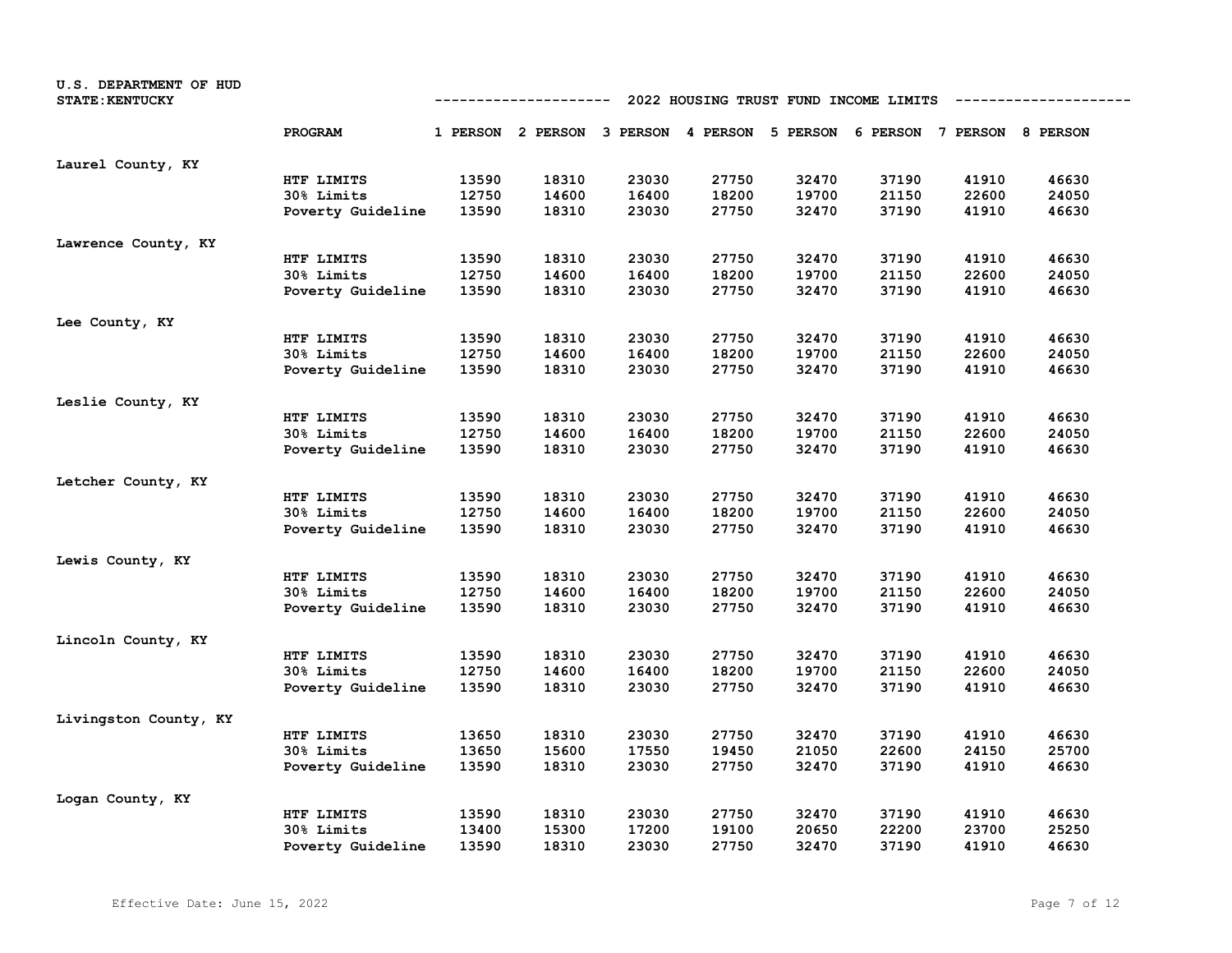| U.S. DEPARTMENT OF HUD<br><b>STATE: KENTUCKY</b> |                   |       | ----------                                                              |       |       | 2022 HOUSING TRUST FUND INCOME LIMITS |       |       |       |
|--------------------------------------------------|-------------------|-------|-------------------------------------------------------------------------|-------|-------|---------------------------------------|-------|-------|-------|
|                                                  | PROGRAM           |       | 1 PERSON 2 PERSON 3 PERSON 4 PERSON 5 PERSON 6 PERSON 7 PERSON 8 PERSON |       |       |                                       |       |       |       |
| Lyon County, KY                                  |                   |       |                                                                         |       |       |                                       |       |       |       |
|                                                  | HTF LIMITS        | 14800 | 18310                                                                   | 23030 | 27750 | 32470                                 | 37190 | 41910 | 46630 |
|                                                  | 30% Limits        | 14800 | 16900                                                                   | 19000 | 21100 | 22800                                 | 24500 | 26200 | 27900 |
|                                                  | Poverty Guideline | 13590 | 18310                                                                   | 23030 | 27750 | 32470                                 | 37190 | 41910 | 46630 |
| Madison County, KY                               |                   |       |                                                                         |       |       |                                       |       |       |       |
|                                                  | HTF LIMITS        | 15700 | 18310                                                                   | 23030 | 27750 | 32470                                 | 37190 | 41910 | 46630 |
|                                                  | 30% Limits        | 15700 | 17950                                                                   | 20200 | 22400 | 24200                                 | 26000 | 27800 | 29600 |
|                                                  | Poverty Guideline | 13590 | 18310                                                                   | 23030 | 27750 | 32470                                 | 37190 | 41910 | 46630 |
| Magoffin County, KY                              |                   |       |                                                                         |       |       |                                       |       |       |       |
|                                                  | HTF LIMITS        | 13590 | 18310                                                                   | 23030 | 27750 | 32470                                 | 37190 | 41910 | 46630 |
|                                                  | 30% Limits        | 12750 | 14600                                                                   | 16400 | 18200 | 19700                                 | 21150 | 22600 | 24050 |
|                                                  | Poverty Guideline | 13590 | 18310                                                                   | 23030 | 27750 | 32470                                 | 37190 | 41910 | 46630 |
| Marion County, KY                                |                   |       |                                                                         |       |       |                                       |       |       |       |
|                                                  | HTF LIMITS        | 13590 | 18310                                                                   | 23030 | 27750 | 32470                                 | 37190 | 41910 | 46630 |
|                                                  | 30% Limits        | 13400 | 15300                                                                   | 17200 | 19100 | 20650                                 | 22200 | 23700 | 25250 |
|                                                  | Poverty Guideline | 13590 | 18310                                                                   | 23030 | 27750 | 32470                                 | 37190 | 41910 | 46630 |
| Marshall County, KY                              |                   |       |                                                                         |       |       |                                       |       |       |       |
|                                                  | HTF LIMITS        | 16050 | 18350                                                                   | 23030 | 27750 | 32470                                 | 37190 | 41910 | 46630 |
|                                                  | 30% Limits        | 16050 | 18350                                                                   | 20650 | 22900 | 24750                                 | 26600 | 28400 | 30250 |
|                                                  | Poverty Guideline | 13590 | 18310                                                                   | 23030 | 27750 | 32470                                 | 37190 | 41910 | 46630 |
| Martin County, KY                                |                   |       |                                                                         |       |       |                                       |       |       |       |
|                                                  | HTF LIMITS        | 13590 | 18310                                                                   | 23030 | 27750 | 32470                                 | 37190 | 41910 | 46630 |
|                                                  | 30% Limits        | 12750 | 14600                                                                   | 16400 | 18200 | 19700                                 | 21150 | 22600 | 24050 |
|                                                  | Poverty Guideline | 13590 | 18310                                                                   | 23030 | 27750 | 32470                                 | 37190 | 41910 | 46630 |
| Mason County, KY                                 |                   |       |                                                                         |       |       |                                       |       |       |       |
|                                                  | HTF LIMITS        | 14250 | 18310                                                                   | 23030 | 27750 | 32470                                 | 37190 | 41910 | 46630 |
|                                                  | 30% Limits        | 14250 | 16250                                                                   | 18300 | 20300 | 21950                                 | 23550 | 25200 | 26800 |
|                                                  | Poverty Guideline | 13590 | 18310                                                                   | 23030 | 27750 | 32470                                 | 37190 | 41910 | 46630 |
| McCracken County, KY                             |                   |       |                                                                         |       |       |                                       |       |       |       |
|                                                  | HTF LIMITS        | 14950 | 18310                                                                   | 23030 | 27750 | 32470                                 | 37190 | 41910 | 46630 |
|                                                  | 30% Limits        | 14950 | 17100                                                                   | 19250 | 21350 | 23100                                 | 24800 | 26500 | 28200 |
|                                                  | Poverty Guideline | 13590 | 18310                                                                   | 23030 | 27750 | 32470                                 | 37190 | 41910 | 46630 |
| McCreary County, KY                              |                   |       |                                                                         |       |       |                                       |       |       |       |
|                                                  | HTF LIMITS        | 13590 | 18310                                                                   | 23030 | 27750 | 32470                                 | 37190 | 41910 | 46630 |
|                                                  | 30% Limits        | 12750 | 14600                                                                   | 16400 | 18200 | 19700                                 | 21150 | 22600 | 24050 |
|                                                  | Poverty Guideline | 13590 | 18310                                                                   | 23030 | 27750 | 32470                                 | 37190 | 41910 | 46630 |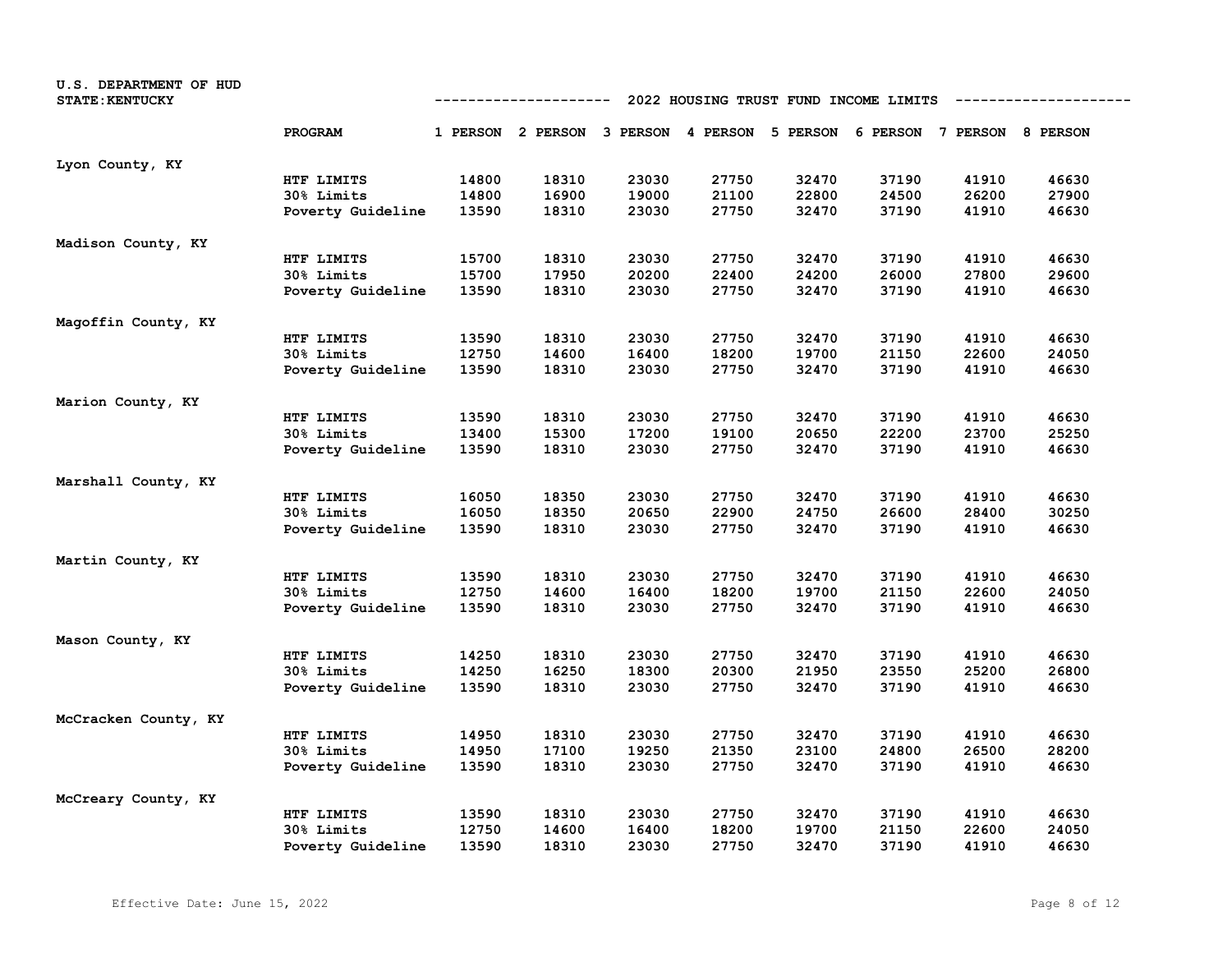| U.S. DEPARTMENT OF HUD<br><b>STATE: KENTUCKY</b> | 2022 HOUSING TRUST FUND INCOME LIMITS<br>----------- |       |                                                                         |       |       |       |       |       |       |
|--------------------------------------------------|------------------------------------------------------|-------|-------------------------------------------------------------------------|-------|-------|-------|-------|-------|-------|
|                                                  | PROGRAM                                              |       | 1 PERSON 2 PERSON 3 PERSON 4 PERSON 5 PERSON 6 PERSON 7 PERSON 8 PERSON |       |       |       |       |       |       |
| Menifee County, KY                               |                                                      |       |                                                                         |       |       |       |       |       |       |
|                                                  | HTF LIMITS                                           | 13590 | 18310                                                                   | 23030 | 27750 | 32470 | 37190 | 41910 | 46630 |
|                                                  | 30% Limits                                           | 12750 | 14600                                                                   | 16400 | 18200 | 19700 | 21150 | 22600 | 24050 |
|                                                  | Poverty Guideline                                    | 13590 | 18310                                                                   | 23030 | 27750 | 32470 | 37190 | 41910 | 46630 |
| Mercer County, KY                                |                                                      |       |                                                                         |       |       |       |       |       |       |
|                                                  | HTF LIMITS                                           | 15400 | 18310                                                                   | 23030 | 27750 | 32470 | 37190 | 41910 | 46630 |
|                                                  | 30% Limits                                           | 15400 | 17600                                                                   | 19800 | 22000 | 23800 | 25550 | 27300 | 29050 |
|                                                  | Poverty Guideline                                    | 13590 | 18310                                                                   | 23030 | 27750 | 32470 | 37190 | 41910 | 46630 |
| Metcalfe County, KY                              |                                                      |       |                                                                         |       |       |       |       |       |       |
|                                                  | HTF LIMITS                                           | 13590 | 18310                                                                   | 23030 | 27750 | 32470 | 37190 | 41910 | 46630 |
|                                                  | 30% Limits                                           | 12750 | 14600                                                                   | 16400 | 18200 | 19700 | 21150 | 22600 | 24050 |
|                                                  | Poverty Guideline                                    | 13590 | 18310                                                                   | 23030 | 27750 | 32470 | 37190 | 41910 | 46630 |
| Monroe County, KY                                |                                                      |       |                                                                         |       |       |       |       |       |       |
|                                                  | HTF LIMITS                                           | 13590 | 18310                                                                   | 23030 | 27750 | 32470 | 37190 | 41910 | 46630 |
|                                                  | 30% Limits                                           | 12750 | 14600                                                                   | 16400 | 18200 | 19700 | 21150 | 22600 | 24050 |
|                                                  | Poverty Guideline                                    | 13590 | 18310                                                                   | 23030 | 27750 | 32470 | 37190 | 41910 | 46630 |
| Montgomery County, KY                            |                                                      |       |                                                                         |       |       |       |       |       |       |
|                                                  | HTF LIMITS                                           | 13590 | 18310                                                                   | 23030 | 27750 | 32470 | 37190 | 41910 | 46630 |
|                                                  | 30% Limits                                           | 12950 | 14800                                                                   | 16650 | 18450 | 19950 | 21450 | 22900 | 24400 |
|                                                  | Poverty Guideline                                    | 13590 | 18310                                                                   | 23030 | 27750 | 32470 | 37190 | 41910 | 46630 |
| Morgan County, KY                                |                                                      |       |                                                                         |       |       |       |       |       |       |
|                                                  | HTF LIMITS                                           | 13590 | 18310                                                                   | 23030 | 27750 | 32470 | 37190 | 41910 | 46630 |
|                                                  | 30% Limits                                           | 12750 | 14600                                                                   | 16400 | 18200 | 19700 | 21150 | 22600 | 24050 |
|                                                  | Poverty Guideline                                    | 13590 | 18310                                                                   | 23030 | 27750 | 32470 | 37190 | 41910 | 46630 |
| Muhlenberg County, KY                            |                                                      |       |                                                                         |       |       |       |       |       |       |
|                                                  | HTF LIMITS                                           | 13590 | 18310                                                                   | 23030 | 27750 | 32470 | 37190 | 41910 | 46630 |
|                                                  | 30% Limits                                           | 13000 | 14850                                                                   | 16700 | 18550 | 20050 | 21550 | 23050 | 24500 |
|                                                  | Poverty Guideline                                    | 13590 | 18310                                                                   | 23030 | 27750 | 32470 | 37190 | 41910 | 46630 |
| Nelson County, KY                                |                                                      |       |                                                                         |       |       |       |       |       |       |
|                                                  | HTF LIMITS                                           | 16900 | 19300                                                                   | 23030 | 27750 | 32470 | 37190 | 41910 | 46630 |
|                                                  | 30% Limits                                           | 16900 | 19300                                                                   | 21700 | 24100 | 26050 | 28000 | 29900 | 31850 |
|                                                  | Poverty Guideline                                    | 13590 | 18310                                                                   | 23030 | 27750 | 32470 | 37190 | 41910 | 46630 |
| Nicholas County, KY                              |                                                      |       |                                                                         |       |       |       |       |       |       |
|                                                  | HTF LIMITS                                           | 13590 | 18310                                                                   | 23030 | 27750 | 32470 | 37190 | 41910 | 46630 |
|                                                  | 30% Limits                                           | 12950 | 14800                                                                   | 16650 | 18500 | 20000 | 21500 | 22950 | 24450 |
|                                                  | Poverty Guideline                                    | 13590 | 18310                                                                   | 23030 | 27750 | 32470 | 37190 | 41910 | 46630 |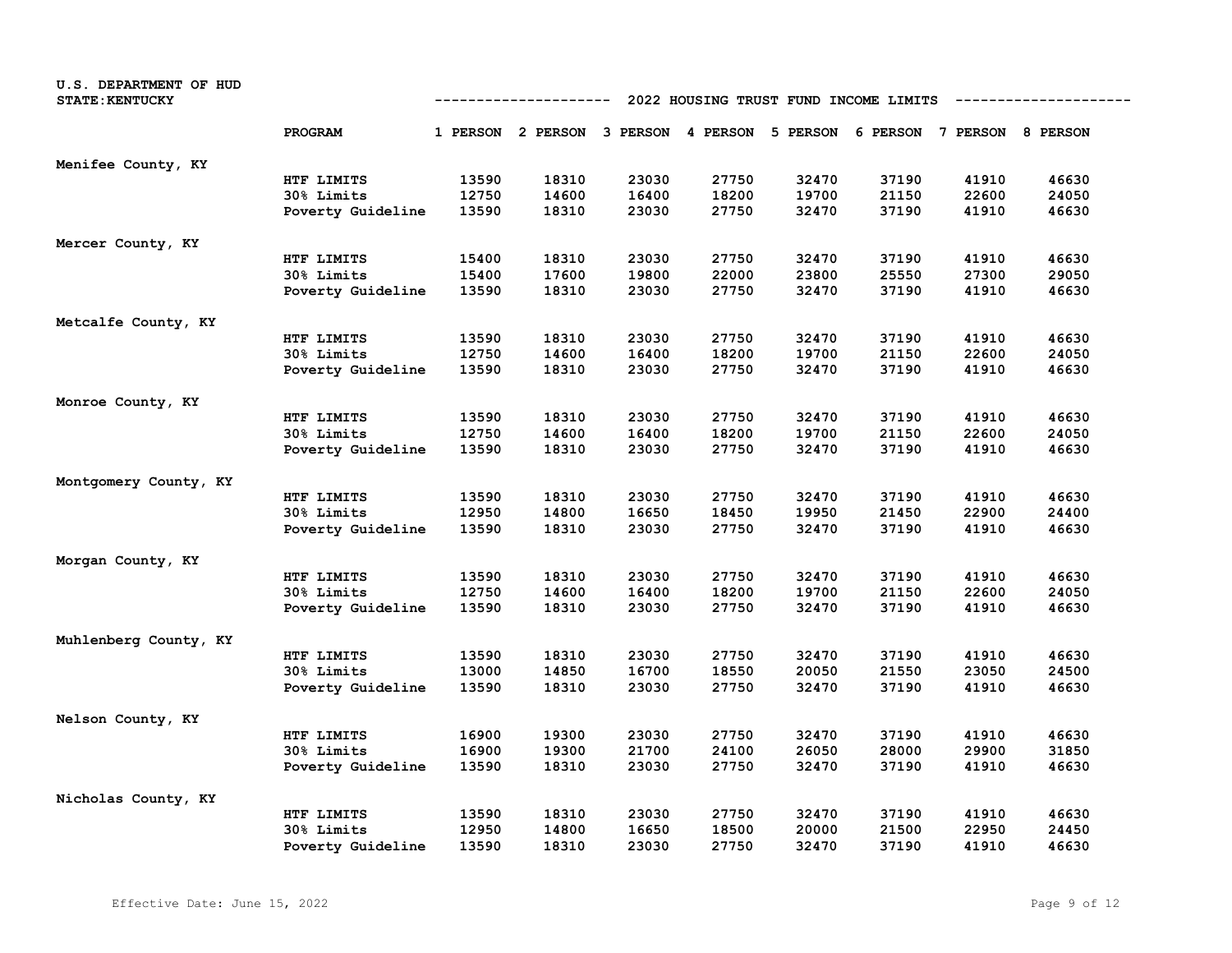| U.S. DEPARTMENT OF HUD<br><b>STATE: KENTUCKY</b> |                   |       | ----------                                                              |       |       |       | 2022 HOUSING TRUST FUND INCOME LIMITS |       |       |
|--------------------------------------------------|-------------------|-------|-------------------------------------------------------------------------|-------|-------|-------|---------------------------------------|-------|-------|
|                                                  | PROGRAM           |       | 1 PERSON 2 PERSON 3 PERSON 4 PERSON 5 PERSON 6 PERSON 7 PERSON 8 PERSON |       |       |       |                                       |       |       |
| Ohio County, KY                                  |                   |       |                                                                         |       |       |       |                                       |       |       |
|                                                  | HTF LIMITS        | 13590 | 18310                                                                   | 23030 | 27750 | 32470 | 37190                                 | 41910 | 46630 |
|                                                  | 30% Limits        | 12750 | 14600                                                                   | 16400 | 18200 | 19700 | 21150                                 | 22600 | 24050 |
|                                                  | Poverty Guideline | 13590 | 18310                                                                   | 23030 | 27750 | 32470 | 37190                                 | 41910 | 46630 |
| Owen County, KY                                  |                   |       |                                                                         |       |       |       |                                       |       |       |
|                                                  | HTF LIMITS        | 13590 | 18310                                                                   | 23030 | 27750 | 32470 | 37190                                 | 41910 | 46630 |
|                                                  | 30% Limits        | 13000 | 14850                                                                   | 16700 | 18550 | 20050 | 21550                                 | 23050 | 24500 |
|                                                  | Poverty Guideline | 13590 | 18310                                                                   | 23030 | 27750 | 32470 | 37190                                 | 41910 | 46630 |
| Owsley County, KY                                |                   |       |                                                                         |       |       |       |                                       |       |       |
|                                                  | HTF LIMITS        | 13590 | 18310                                                                   | 23030 | 27750 | 32470 | 37190                                 | 41910 | 46630 |
|                                                  | 30% Limits        | 12750 | 14600                                                                   | 16400 | 18200 | 19700 | 21150                                 | 22600 | 24050 |
|                                                  | Poverty Guideline | 13590 | 18310                                                                   | 23030 | 27750 | 32470 | 37190                                 | 41910 | 46630 |
| Perry County, KY                                 |                   |       |                                                                         |       |       |       |                                       |       |       |
|                                                  | HTF LIMITS        | 13590 | 18310                                                                   | 23030 | 27750 | 32470 | 37190                                 | 41910 | 46630 |
|                                                  | 30% Limits        | 12750 | 14600                                                                   | 16400 | 18200 | 19700 | 21150                                 | 22600 | 24050 |
|                                                  | Poverty Guideline | 13590 | 18310                                                                   | 23030 | 27750 | 32470 | 37190                                 | 41910 | 46630 |
| Pike County, KY                                  |                   |       |                                                                         |       |       |       |                                       |       |       |
|                                                  | HTF LIMITS        | 13590 | 18310                                                                   | 23030 | 27750 | 32470 | 37190                                 | 41910 | 46630 |
|                                                  | 30% Limits        | 12750 | 14600                                                                   | 16400 | 18200 | 19700 | 21150                                 | 22600 | 24050 |
|                                                  | Poverty Guideline | 13590 | 18310                                                                   | 23030 | 27750 | 32470 | 37190                                 | 41910 | 46630 |
| Powell County, KY                                |                   |       |                                                                         |       |       |       |                                       |       |       |
|                                                  | HTF LIMITS        | 13590 | 18310                                                                   | 23030 | 27750 | 32470 | 37190                                 | 41910 | 46630 |
|                                                  | <b>30% Limits</b> | 12750 | 14600                                                                   | 16400 | 18200 | 19700 | 21150                                 | 22600 | 24050 |
|                                                  | Poverty Guideline | 13590 | 18310                                                                   | 23030 | 27750 | 32470 | 37190                                 | 41910 | 46630 |
| Pulaski County, KY                               |                   |       |                                                                         |       |       |       |                                       |       |       |
|                                                  | HTF LIMITS        | 13590 | 18310                                                                   | 23030 | 27750 | 32470 | 37190                                 | 41910 | 46630 |
|                                                  | 30% Limits        | 12750 | 14600                                                                   | 16400 | 18200 | 19700 | 21150                                 | 22600 | 24050 |
|                                                  | Poverty Guideline | 13590 | 18310                                                                   | 23030 | 27750 | 32470 | 37190                                 | 41910 | 46630 |
| Robertson County, KY                             |                   |       |                                                                         |       |       |       |                                       |       |       |
|                                                  | HTF LIMITS        | 13590 | 18310                                                                   | 23030 | 27750 | 32470 | 37190                                 | 41910 | 46630 |
|                                                  | 30% Limits        | 13150 | 15000                                                                   | 16900 | 18750 | 20250 | 21750                                 | 23250 | 24750 |
|                                                  | Poverty Guideline | 13590 | 18310                                                                   | 23030 | 27750 | 32470 | 37190                                 | 41910 | 46630 |
| Rockcastle County, KY                            |                   |       |                                                                         |       |       |       |                                       |       |       |
|                                                  | HTF LIMITS        | 13590 | 18310                                                                   | 23030 | 27750 | 32470 | 37190                                 | 41910 | 46630 |
|                                                  | 30% Limits        | 12750 | 14600                                                                   | 16400 | 18200 | 19700 | 21150                                 | 22600 | 24050 |
|                                                  | Poverty Guideline | 13590 | 18310                                                                   | 23030 | 27750 | 32470 | 37190                                 | 41910 | 46630 |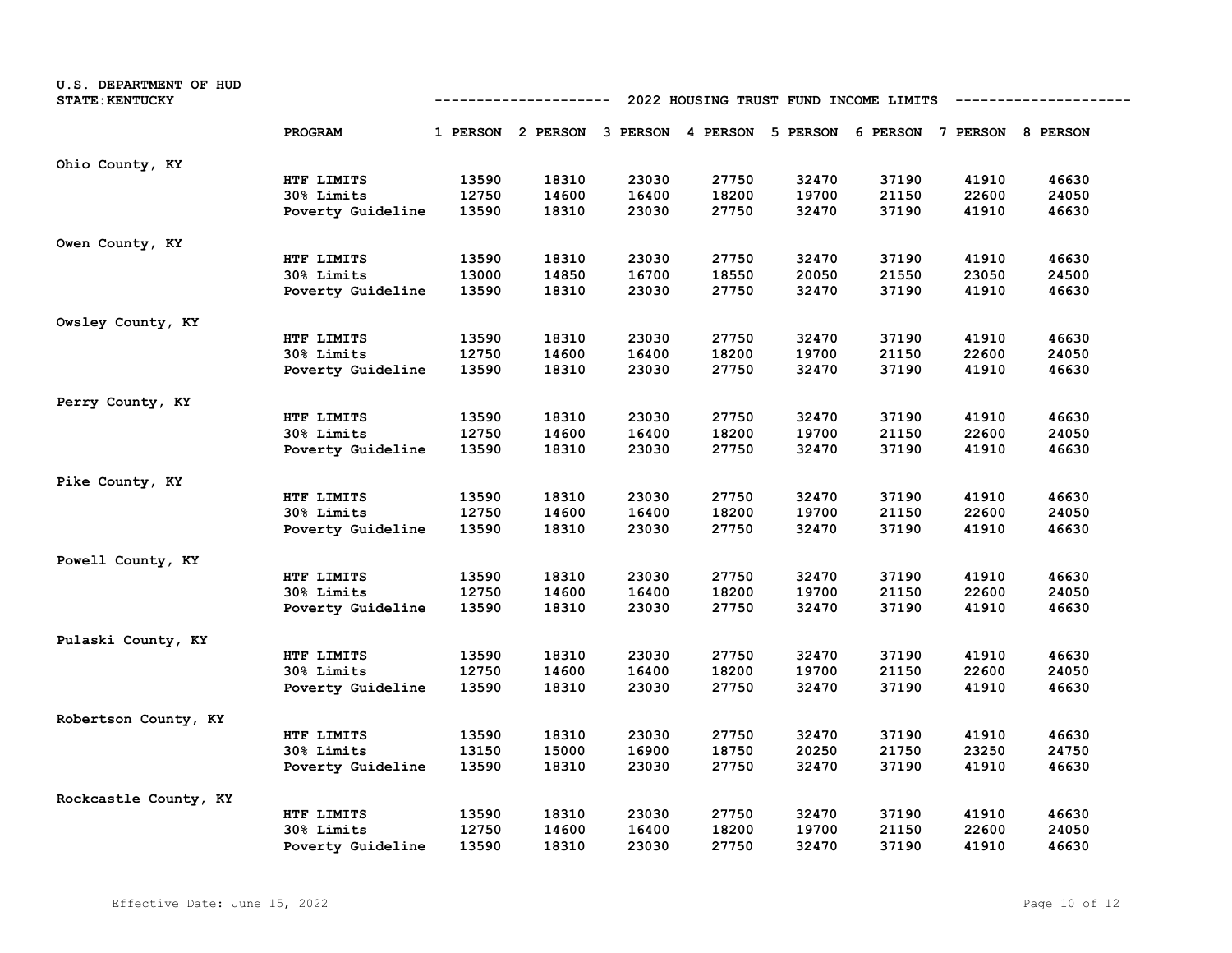| U.S. DEPARTMENT OF HUD<br><b>STATE: KENTUCKY</b> | 2022 HOUSING TRUST FUND INCOME LIMITS<br>----------- |       |                                                                         |       |       |       |       |       |       |
|--------------------------------------------------|------------------------------------------------------|-------|-------------------------------------------------------------------------|-------|-------|-------|-------|-------|-------|
|                                                  | PROGRAM                                              |       | 1 PERSON 2 PERSON 3 PERSON 4 PERSON 5 PERSON 6 PERSON 7 PERSON 8 PERSON |       |       |       |       |       |       |
| Rowan County, KY                                 |                                                      |       |                                                                         |       |       |       |       |       |       |
|                                                  | HTF LIMITS                                           | 13590 | 18310                                                                   | 23030 | 27750 | 32470 | 37190 | 41910 | 46630 |
|                                                  | 30% Limits                                           | 12750 | 14600                                                                   | 16400 | 18200 | 19700 | 21150 | 22600 | 24050 |
|                                                  | Poverty Guideline                                    | 13590 | 18310                                                                   | 23030 | 27750 | 32470 | 37190 | 41910 | 46630 |
| Russell County, KY                               |                                                      |       |                                                                         |       |       |       |       |       |       |
|                                                  | HTF LIMITS                                           | 13590 | 18310                                                                   | 23030 | 27750 | 32470 | 37190 | 41910 | 46630 |
|                                                  | 30% Limits                                           | 12750 | 14600                                                                   | 16400 | 18200 | 19700 | 21150 | 22600 | 24050 |
|                                                  | Poverty Guideline                                    | 13590 | 18310                                                                   | 23030 | 27750 | 32470 | 37190 | 41910 | 46630 |
| Simpson County, KY                               |                                                      |       |                                                                         |       |       |       |       |       |       |
|                                                  | HTF LIMITS                                           | 13750 | 18310                                                                   | 23030 | 27750 | 32470 | 37190 | 41910 | 46630 |
|                                                  | 30% Limits                                           | 13750 | 15700                                                                   | 17650 | 19600 | 21200 | 22750 | 24350 | 25900 |
|                                                  | Poverty Guideline                                    | 13590 | 18310                                                                   | 23030 | 27750 | 32470 | 37190 | 41910 | 46630 |
| Taylor County, KY                                |                                                      |       |                                                                         |       |       |       |       |       |       |
|                                                  | HTF LIMITS                                           | 13590 | 18310                                                                   | 23030 | 27750 | 32470 | 37190 | 41910 | 46630 |
|                                                  | 30% Limits                                           | 12750 | 14600                                                                   | 16400 | 18200 | 19700 | 21150 | 22600 | 24050 |
|                                                  | Poverty Guideline                                    | 13590 | 18310                                                                   | 23030 | 27750 | 32470 | 37190 | 41910 | 46630 |
| Todd County, KY                                  |                                                      |       |                                                                         |       |       |       |       |       |       |
|                                                  | HTF LIMITS                                           | 13590 | 18310                                                                   | 23030 | 27750 | 32470 | 37190 | 41910 | 46630 |
|                                                  | 30% Limits                                           | 12750 | 14600                                                                   | 16400 | 18200 | 19700 | 21150 | 22600 | 24050 |
|                                                  | Poverty Guideline                                    | 13590 | 18310                                                                   | 23030 | 27750 | 32470 | 37190 | 41910 | 46630 |
| Trimble County, KY                               |                                                      |       |                                                                         |       |       |       |       |       |       |
|                                                  | HTF LIMITS                                           | 15400 | 18310                                                                   | 23030 | 27750 | 32470 | 37190 | 41910 | 46630 |
|                                                  | <b>30% Limits</b>                                    | 15400 | 17600                                                                   | 19800 | 21950 | 23750 | 25500 | 27250 | 29000 |
|                                                  | Poverty Guideline                                    | 13590 | 18310                                                                   | 23030 | 27750 | 32470 | 37190 | 41910 | 46630 |
| Union County, KY                                 |                                                      |       |                                                                         |       |       |       |       |       |       |
|                                                  | HTF LIMITS                                           | 13590 | 18310                                                                   | 23030 | 27750 | 32470 | 37190 | 41910 | 46630 |
|                                                  | 30% Limits                                           | 12950 | 14800                                                                   | 16650 | 18500 | 20000 | 21500 | 22950 | 24450 |
|                                                  | Poverty Guideline                                    | 13590 | 18310                                                                   | 23030 | 27750 | 32470 | 37190 | 41910 | 46630 |
| Washington County, KY                            |                                                      |       |                                                                         |       |       |       |       |       |       |
|                                                  | HTF LIMITS                                           | 15000 | 18310                                                                   | 23030 | 27750 | 32470 | 37190 | 41910 | 46630 |
|                                                  | 30% Limits                                           | 15000 | 17150                                                                   | 19300 | 21400 | 23150 | 24850 | 26550 | 28250 |
|                                                  | Poverty Guideline                                    | 13590 | 18310                                                                   | 23030 | 27750 | 32470 | 37190 | 41910 | 46630 |
| Wayne County, KY                                 |                                                      |       |                                                                         |       |       |       |       |       |       |
|                                                  | HTF LIMITS                                           | 13590 | 18310                                                                   | 23030 | 27750 | 32470 | 37190 | 41910 | 46630 |
|                                                  | 30% Limits                                           | 12750 | 14600                                                                   | 16400 | 18200 | 19700 | 21150 | 22600 | 24050 |
|                                                  | Poverty Guideline                                    | 13590 | 18310                                                                   | 23030 | 27750 | 32470 | 37190 | 41910 | 46630 |